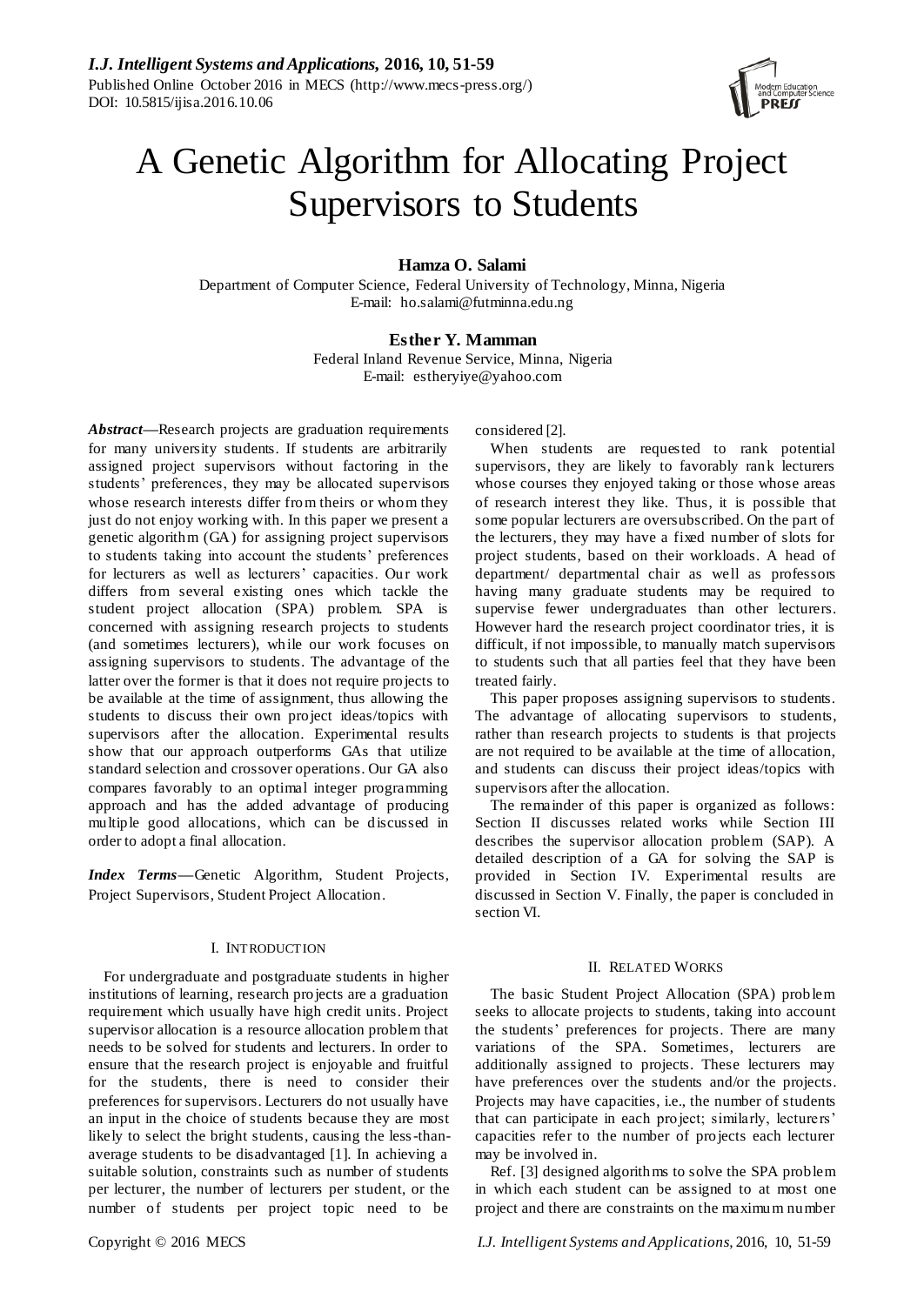of students that can be assigned to each project and lecturer. The model takes into consideration lecturer upper and lower quotas. The optimal solution was obtained by applying the Ford-Fulkerson algorithm for finding the maximum flow in a network.

Ref. [4] described a SPA problem in which students have preferences over available projects and lecturers have preferences over students. The allocation is based on preference lists and capacity constraints. A linear-time algorithm was devised for finding a student-optimal stable matching using a sequence of *apply* operations.

The SPA problem discussed in [5] allows students' preferences over projects and lecturers' preferences over students, as well as lecturers' and projects' capacity constraints. Two algorithms based on constraint programming technique were presented for finding stable matchings. The outcome of the first algorithm is a student-optimal stable matching, such that each student obtains the best project that is available in any stable matching while the outcome of the second algorithm is a lecturer-optimal stable matching in which each lecturer obtains the best students that are available in any stable matching.

Ref. [6] studied the SPA problem in which students and lecturers have preferences over projects. The authors demonstrated that finding a maximum stable matching is NP-hard. An approximation algorithm having a performance guarantee of 2 compared to an optimal stable matching algorithm was developed. Authors in [7] improved the performance ratio of Ref [6] by developing an approximation algorithm whose performance guarantee ranges from 1.11 to 1.50.

Ref. [8] proposed a genetic algorithm for assignment of projects to students. A list of projects is made available where the students indicate their preferred choices. Several fitness functions were defined for the genetic algorithm and a comparison was made with an optimal integer programming solution. The genetic algorithm produced fitness values of between 85% and 93% of the optimal solution.

Ref. [9] proposed an artificial immune algorithm for solving the SPA subject to students' preferences over projects. Their results showed that artificial immune algorithm found better quality solutions compared to GA, even though the former algorithm required more time than the latter.

Goal programming (GP) was used to handle the assignment of projects for an undergraduate course in the department of mathematics at the University of Hong Kong [10]. The students and lecturers had preferences over available projects. The goal of the research was to allocate the maximum number of acceptable projects to students with high grade point average (GPA). A comparison was made with the manual solution provided by the department as well as that of a greedy algorithm. It was observed that with GP, all the students were allocated either their first or second choices with nearly 90% of the students being allocated their first choices. Even though the average GPA of the students who were allocated projects using GP was slightly lower than those of the greedy algorithm and the manual solution provided by the department, the student preferences were better met.

Unlike in the SPA which is concerned with assigning research projects to students (and sometimes lecturers), this work focuses on assigning supervisors to students. The advantage of the latter over the former is that it does not require projects to be available at the time of assignment, thus allowing the students to discuss their own project ideas/topics with supervisors after the allocation. The two inputs required in order to assign supervisors to students are the student preferences for lecturers and lecturer capacities. The former is based on how students have ranked their potential supervisors, while the latter indicates the number of students who should be assigned to each lecturer.

#### III. SUPERVISOR ALLOCATION PROBLEM

The SAP is concerned with allocating project supervisors to students taking into account the students' preferences for lecturers as well as lecturer supervision capacities. For example, the head of department could have a supervision capacity of three students due to the responsibilities of his/her office, while a visiting lecturer could have a capacity of two students. All other lecturers may have supervision capacities of say, five students each. The students rank the lecturers according to preference; a ranking of 1 for a lecturer indicates that the lecturer is the most preferred supervisor for a given student, a ranking of 2 shows that a lecturer is the second most preferred for a given student, and so on. A lecturer can supervise several students, but each student can be supervised by only one lecturer. Conflicts arise when the number of students who have a given lecturer as their first choice exceeds the lecturer's supervision capacity.





Fig.1. A Students' Preference Matrix with *l* Lecturers and *s* Students



Fig.2. A Lecturer Workload Vector with *l* Lecturers

Let  $S = \{1, 2, 3, \ldots s\}$  be a set of students and let  $L = \{1, 2, 3, \ldots s\}$ 2, 3 … *l*} be a set of lecturers. The students' preferences for lecturers are stored in an *l* x *s* student preference matrix *P*. The entry  $P_{ij}$  is the preference given by student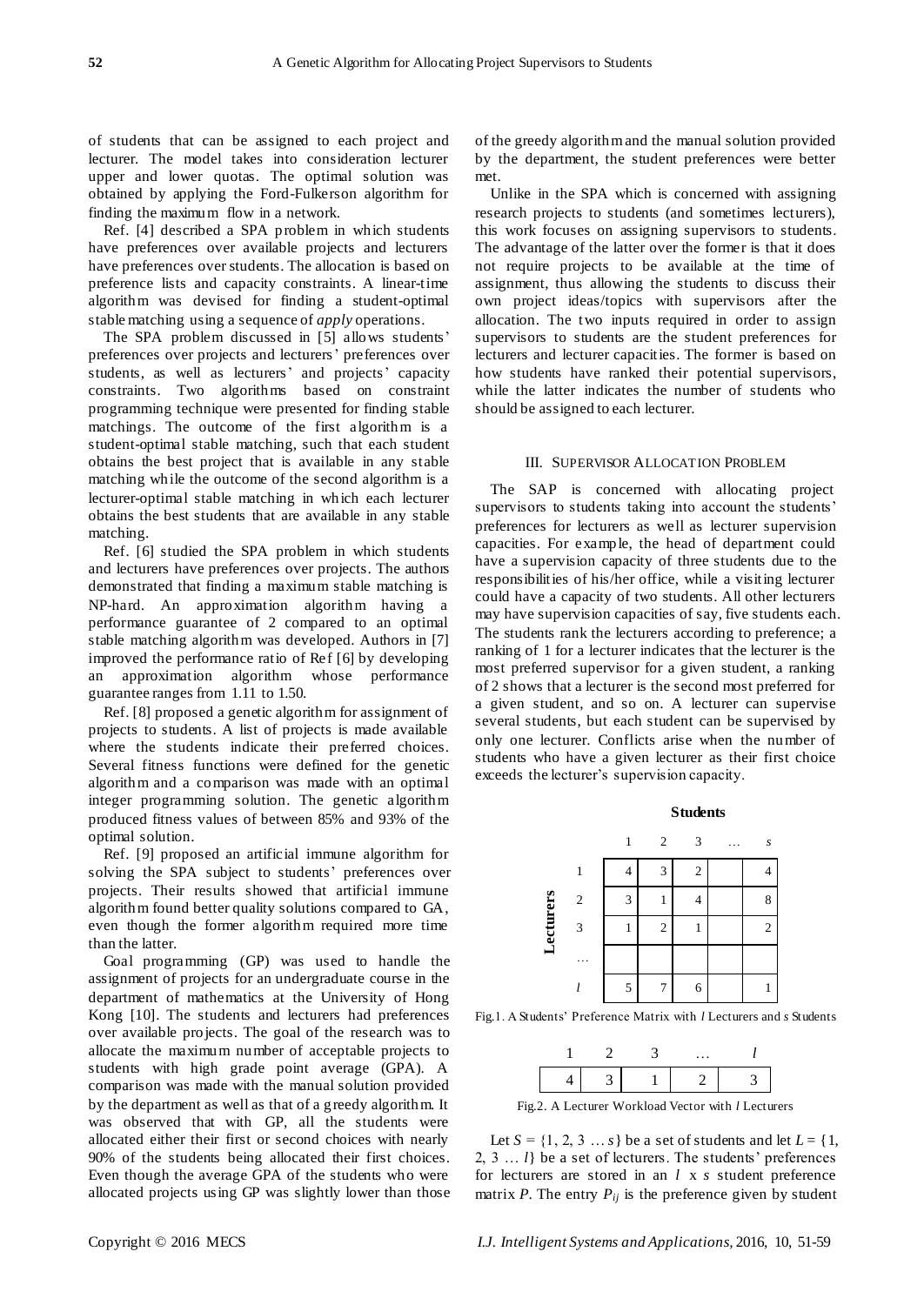*j* to lecturer *i*. A sample of the student preference matrix is shown in Fig. 1. From the second column of the matrix, it can be observed that the best three choices for the second student are the second, third and first lecturers, in that order. Furthermore, from row three of the matrix, the third lecturer is the most preferred supervisor for the first and third students, as well as the second most preferred supervisor for the second student. The lecturer workload vector *W* specifies how many students each lecturer is expected to supervise. Fig. 2 shows a hypothetical lecturer workload matrix. It can be noticed from the figure that the first and second lecturers are required to supervise four and three students, respectively.

The SAP is a special case of the generalized assignment problem [11], which seeks the minimum cost of assigning jobs to agents subject to the agents' capacities. Even though an optimal solution to the SAP can be found when the classical integer programming approach is applied to the generalized assignment problem, the advantage of using genetic algorithm (GA) is that GA can produce different allocations which may enable discussion on the merits of each allocation [8]. Being a special case of the generalized assignment problem, the SAP can be formulated as a linear programing problem as follows:

$$
\text{Minimize } \sum_{i=1}^{l} \sum_{j=1}^{s} P_{ij} X_{ij} \tag{1}
$$

Subject to:

$$
\sum_{j=1}^{s} X_{ij} = W_i, \qquad i \in L \tag{2}
$$

$$
\sum_{i=1}^{l} X_{ij} = 1, \quad j \in S
$$
 (3)

$$
X_{ij} = 0 \text{ or } 1, \qquad i \in L, j \in S \tag{4}
$$

Where  $l =$  number of lecturers,  $s =$  number of students,  $W_i$  = number of students the *i*<sup>th</sup> supervisor can take,  $P_{ij}$  = cost of assigning  $i^{\text{th}}$  lecturer to the  $\hat{j}^{\text{th}}$  student and its value can be read from the entry in the  $i^{\text{th}}$  row and  $j^{\text{th}}$  column of the student preference matrix.  $X_{ij}$  is the assignment

variable whose value is sought. If  $X_{ij} = 1$ , the *i*<sup>th</sup> lecturer is assigned to the  $j^{\text{th}}$  student.

Since lower values of student rankings indicate better preference, the objective function in (1) is to be minimized. The constraint in (2) ensures that the number of students each lecturer supervises matches the lecturer's workload capacity.

Each student should be assigned only one lecturer, as presented in (3). The constraint in (4) complements that of (3). Both constraints ensure that each student is assigned to exactly one supervisor; in other words, there is no provision for co-supervision.

#### IV. GENETIC ALGORITHM

Genetic Algorithms are biologically-inspired optimization algorithms that can be used to solve problems involving large search spaces. They are based on natural genetics and natural selection [12]. GAs begin with a randomly generated set of candidate solutions or chromosomes which form a population. Each chromosome is made up of s maller units referred to as genes. A fitness function is used to evaluate how fit/good a chromosome is. Fitter parents have better chances of being selected for crossover/reproduction, during which parts of parents are combined to form offspring. With a small probability, some chromosomes are mutated by making random changes in their genes. Mutation helps to prevent the search from being stuck in a local optimum. GA goes through several generations, comprising operations such as selection, crossover and mutation. The GA stops when a termination criterion is satisfied.

A detailed description of a GA for finding suitable assignment of supervisors to students is provided in the reminder of this section. The GA is adopted from [13], and we have successfully used its variants in [14, 15]. The inputs to the GA are an *l* x *s* student preference matrix *P* and a row vector *W* of length *l* which holds the workload for each lecturer. Recall that *l* and *s* represent the number of lecturers and students, respectively. The output of the GA is a row vector indicating the lecturer that has been assigned to each student. Fig. 3 shows hypothetical matrices *P* and *W* as well as two chromosomes  $C_1$  and  $C_2$ , which will be used to illustrate the concepts in this section.



Fig.3. Values Used in Illustrative Example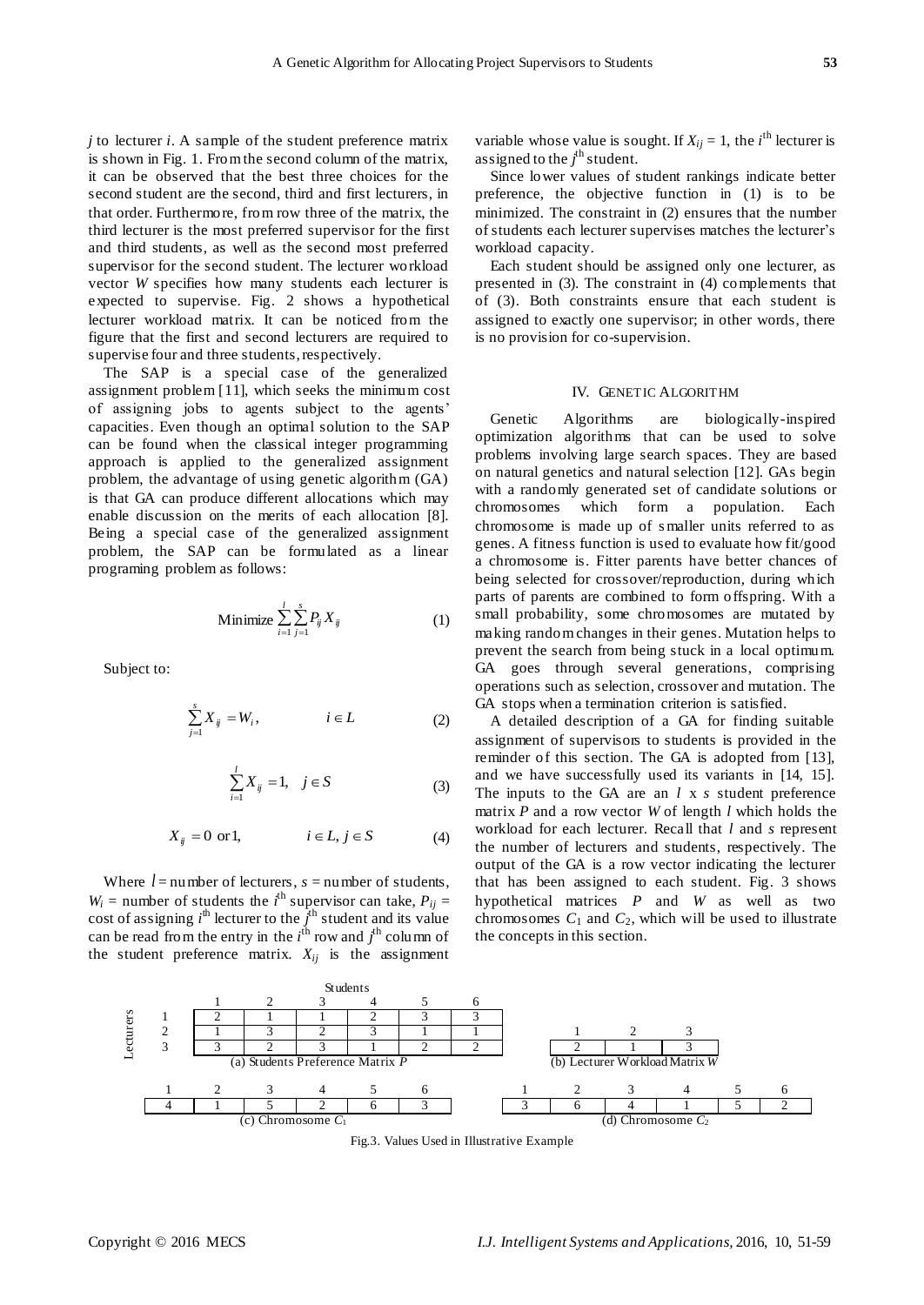

Fig.4. A Chromosome and its Interpretation

#### *A. Chromosome Representation*

Each chromosome is a row vector having *s* genes. The values in the first  $W_1$  genes indicate which students will be supervised by the first lecturer, values in the next  $W_2$ genes indicate which students will be supervised by the second lecturer, the values in the next  $W_3$  genes indicate which students will be supervised by the third lecturer, and so on. Because each student can only be assigned to one supervisor, the values in the chromosome are a permutation of the numbers 1, 2 … *s*. It is noteworthy that this chromosome representation ensures that lecturers' workload constraints are always satisfied. Fig. 4 shows how supervisors are assigned to students based on the workload matrix and chromosome of Fig. 3(b) and 3(c), respectively.

## *B. Fitness Values*

The fitness value of any gene in a chromosome can be determined from matrix *P*. Assume that the  $i^{\text{th}}$  lecturer should supervise the student whose value is in the  $k^{\text{th}}$ gene (as described in Section IV-A). If the value of the  $k^{\text{th}}$ gene is *j*, then the fitness value of the gene is *Pi, j*. For example, the fitness value of the first gene shown in Fig. 3(c) is 2. Note that the first lecturer is to supervise the students in the first two genes. Since the value of the first gene is 4, and  $P_{1,4} = 2$ , the fitness value of that gene is 2. Similarly, the value of the third gene is 5 and the fifth student should be supervised by the second lecturer. Since  $P_{2,5}$  is 1, the fitness value of the third gene is 1.

The fitness value of a chromosome is the sum of the fitness values of its genes. Thus, the fitness value of the chromosome of Fig. 3(c) is  $P_{1,4} + P_{1,1} + P_{2,5} + P_{3,2} + P_{3,6}$  $+ P_{3,3} = 2 + 2 + 1 + 2 + 2 + 3 = 12$ . Similarly, the fitness value of the chromosome of Fig. 3(d) is  $P_{1,3} + P_{1,6} + P_{2,4} +$  $P_{3,1} + P_{3,5} + P_{3,2} = 1 + 3 + 3 + 3 + 2 + 2 = 14$ . It should be noted that since the supervisor allocation problem is a minimization problem, the lower the fitness value for a gene/chromosome, the fitter the gene/chromosome.

# *C. Population Initialization*

At the beginning of the GA, each of the *n* chromosomes in the population is generated as a random permutation of the numbers 1, 2 … *s*.

#### *D. Selection*

Every individual in the population is selected for crossover. 2\**n* individuals are selected for crossover since a crossover of two parents produces only one offspring. The *n* individuals of the population are sorted in increasing order of fitness values. The crossover operator is applied to the  $i^{th}$  and  $(i+1)^{th}$  individuals  $(1 \leq i)$  $\leq \lceil n/2 \rceil$  resulting in  $\lceil n/2 \rceil$  individuals of the next population. In addition, the crossover operator is applied to the  $j^h$  and  $(n + 1 - j)^{th}$  individuals  $(1 \le j \le \lfloor n/2 \rfloor)$  to generate the remaining  $\lfloor n/2 \rfloor$  individuals of the next population. This manner of selection results in the production of individuals with better fitness values, and likely leads to a better average fitness value for the next generation [13].

#### *E. Crossover*

Let the two parents selected for crossover be  $C_1$  and  $C_2$ , where  $C_1$ 's fitness value is better (i.e., lower) or equal to  $C_2$ 's fitness value. The genes of the new offspring are formed as follows. First, all genes in which  $C_1$  has a better (or equal) fitness value than the corresponding gene in  $C_2$  are copied to the offspring. Next, the genes from *C*<sup>2</sup> having better fitness values than corresponding genes of  $C_1$  are copied to the offspring, provided that the gene has not been copied from  $C_1$  in the first step. Finally, the remaining genes of the offspring are filled by randomly choosing one of the values that does not already appear in the offspring. This crossover operation likely results in a fitter offspring, because the offspring combines as many good characteristics (genes) of the parents as possible. In order to ensure that the fitness value of an offspring is at least as good as those of its parents, the newly generated offspring is discarded and replaced by  $C_1$  if the offspring is not as fit as  $C_1$  [13]. It is worth mentioning that this crossover never results in invalid chromosomes, that is, those in which gene values are duplicated. The crossover operation is illustrated in Fig. 5. The grey colored cells indicate genes that are formed in the offspring at each stage. As stated in Section IV-B, the fitness values of  $C_1$  and  $C_2$  are 12 and 14, respectively. The fitness value of the offspring in Fig. 5(d) is  $1 + 2 + 1 + 2 + 2 + 1 = 9$ . The offspring is retained since it is fitter than its parents.

#### *F. Mutation*

In order to ensure diversity of the population and prevent GA from being trapped in a local optimum, there is a s mall probability that each gene in the population is mutated. Mutation involves swapping a gene with another randomly selected gene in the same chromosome.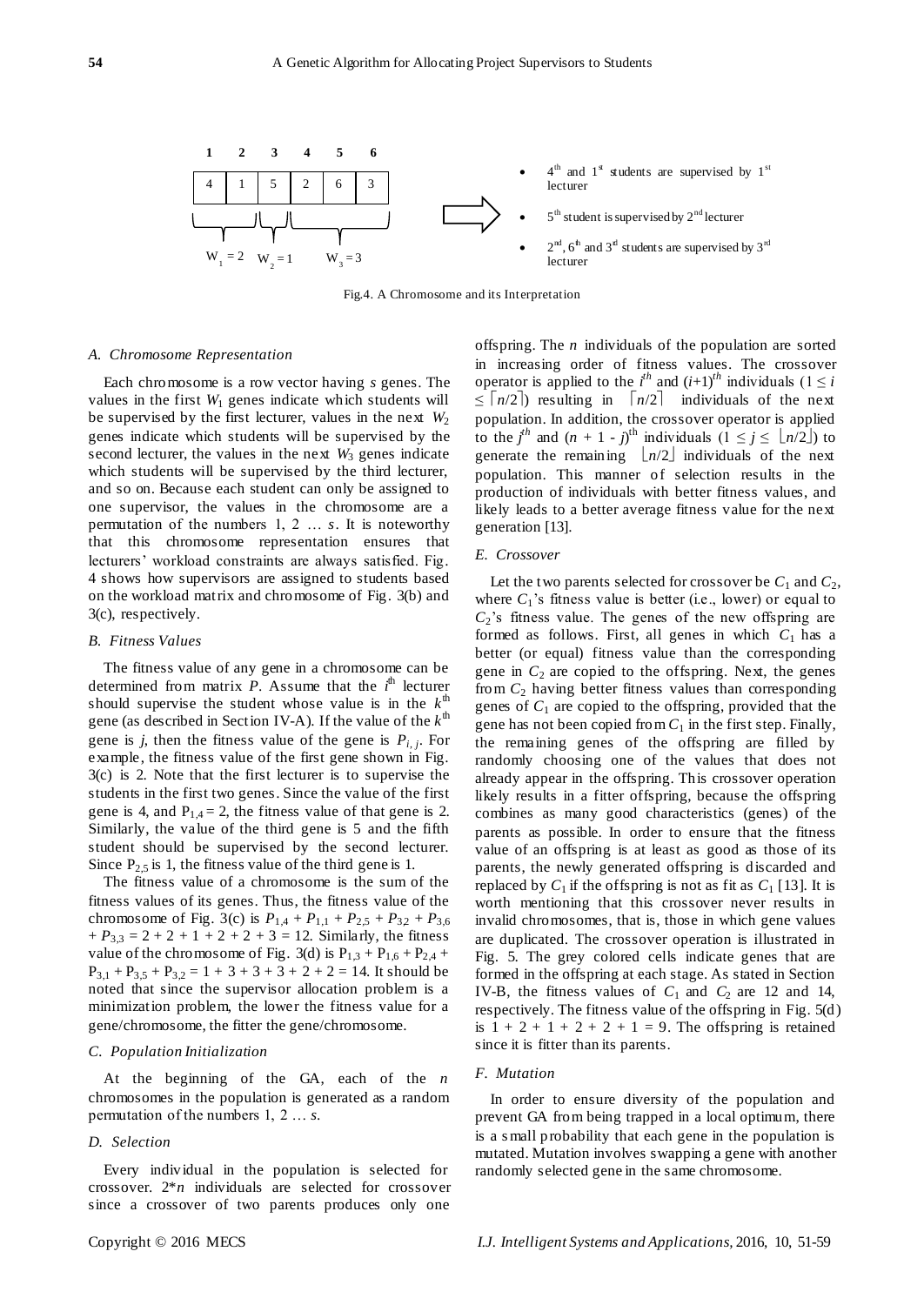#### *G. Uniqueness of individuals in the population*

At the end of each generation, duplicate individuals in the population are eliminated by repeatedly mutating one of the replicas until it becomes distinct from all other individuals. Identical individuals sometimes emerge in the population because at the end of crossover, the fitter parent  $(C_1)$  replaces the offspring if the latter is not as fit as the former. Because the fittest parents are selected for crossover twice, it is possible that a very fit parent is returned as the offspring after both crossover operations.

## *H. Termination conditions*

The GA terminates when a pre-set maximum number of iterations is reached or the best fitness value of the population does not improve during a given number of generations.



(a) Parents before Crossover



(b) Offspring after Copying Fitter Genes from *C*<sup>1</sup>

|--|--|--|

(c) Offspring after Copying Fitter Genes from *C*<sup>2</sup> that Have not Being Used in the Offspring



(d) Offspring after Randomly Filling Remaining Positions with Unused Genes

#### V. EXPERIMENTAL RESULTS

This section discusses results obtained from experimental validation of the proposed GA. The GA was implemented using the MATLAB® simulation tool. The fitness values and running times of the developed GA were compared to those obtained using MATLAB's binary integer programming function named *bintprog*, as well as those of GAs that utilize standard selection and

#### crossover operators.

#### *A. Experimental Dataset*

Part of the experimental data was obtained from the final year undergraduate students of five departments in the Federal University of Technology, Minna, Nigeria. It comprises of the number of students, the number of lecturers and the number of students assigned to each lecturer. The latter values were used as the lecturer workload matrix *W* for each department. However, the student preference matrix was randomly generated for each department because supervisors had already been assigned to students for the current year when this research started. Table 1 presents the number of students as well as the number of lecturers who are available for supervision in the five departments. For example, computer science department has 8 supervisors to be allocated to 38 students. Table 2 shows the workload or supervision capacity of the lecturers in each department. It can be seen from the table that the first lecturers in computer science and cyber security science departments should supervise six and three students, respectively. The student-preference matrix for Department of Telecommunication Engineering (TEL) is presented in Table 3. The entry underlined in each column of the matrix highlights which of the 11 lecturers is the most preferable supervisor for each of the 26 students.

Table 1. Number of Students and Lecturers in the Five Departments

| <b>Department</b>               | Number of<br><b>Students</b> | Number of<br>Lecturers |
|---------------------------------|------------------------------|------------------------|
| Computer Science (CPT)          | 38                           | x                      |
| Computer Engineering (CPE)      | 28                           | 10                     |
| Cyber Security Science (CSS)    | 32                           |                        |
| Telecomm. Engineering (TEL)     | 26                           | 11                     |
| Information & Media Tech. (IMT) | 29                           |                        |

| <b>Lecturers</b> | CPT | <b>CPE</b>     | <b>CSS</b>     | TEL            | <b>IMT</b>                  |
|------------------|-----|----------------|----------------|----------------|-----------------------------|
| 1                | 6   | $\mathfrak{2}$ | 3              | $\mathfrak{2}$ | 4                           |
| $\overline{c}$   | 3   | 2              | $\overline{4}$ | $\mathfrak{2}$ |                             |
| 3                | 4   | 3              | 5              | $\overline{2}$ |                             |
| 4                | 5   | 3              | 5              | 2              | 2                           |
| 5                | 5   | 3              | 5              | $\overline{2}$ | 2                           |
| 6                | 5   | 3              | 5              | 2              | 3                           |
| 7                | 5   | 3              | 5              | 2              | 2                           |
| 8                | 5   | 3              |                | 3              | $\mathcal{D}_{\mathcal{L}}$ |
| 9                |     | 3              |                | 3              |                             |
| 10               |     | 3              |                | 3              |                             |
| 11               |     |                |                | 3              |                             |

Table 2. Lecturer Capacity for the Five Departments

Fig.5. Crossover Operation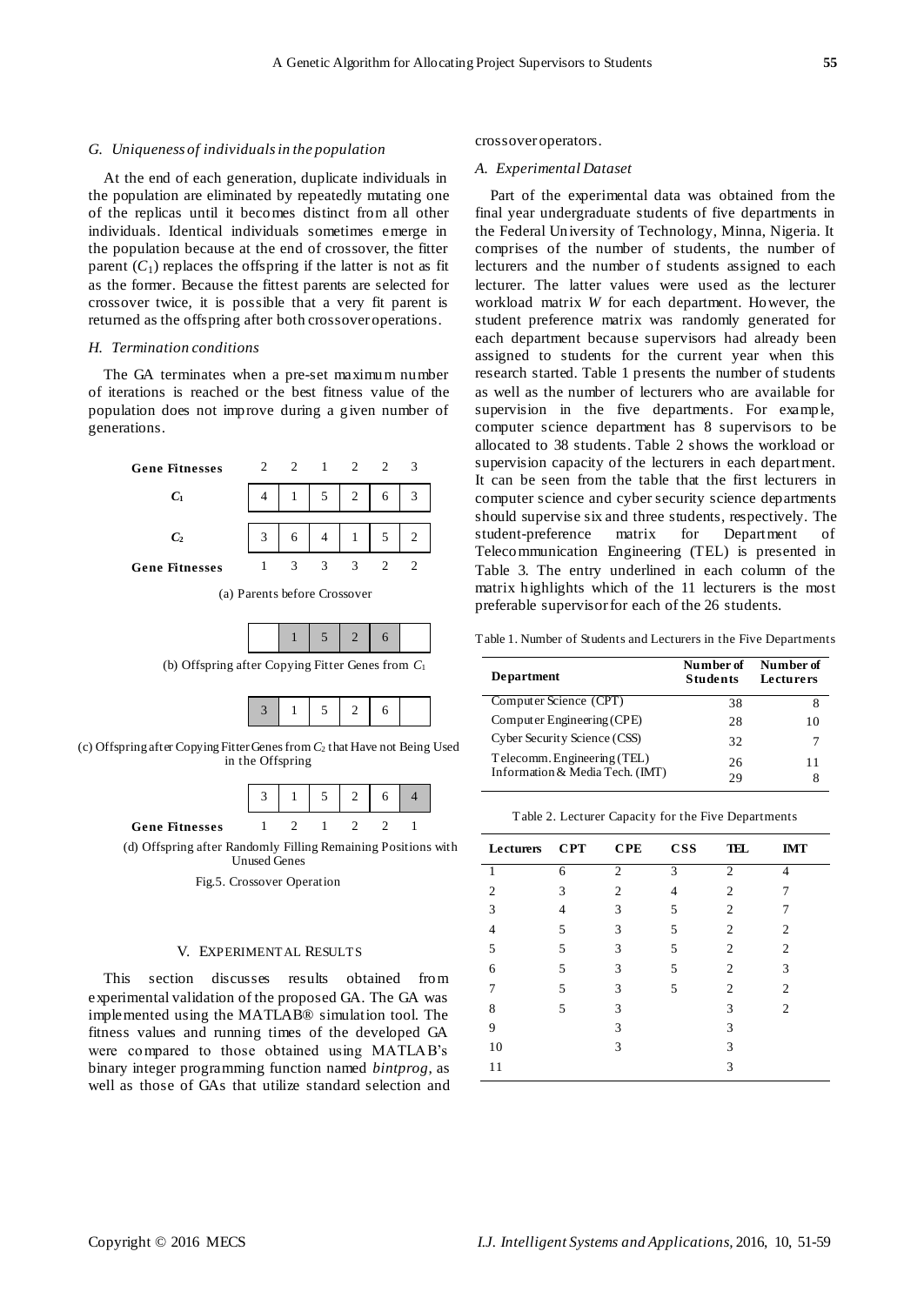|           |                |                              |                |                 |                |                |                |              |                 |                |                                                    |                 |                            |                | <b>Students</b> |                 |                |                |                |                |                 |                |                |                 |                 |              |                         |
|-----------|----------------|------------------------------|----------------|-----------------|----------------|----------------|----------------|--------------|-----------------|----------------|----------------------------------------------------|-----------------|----------------------------|----------------|-----------------|-----------------|----------------|----------------|----------------|----------------|-----------------|----------------|----------------|-----------------|-----------------|--------------|-------------------------|
|           |                |                              | $1\quad 2$     | 3               | 4              | 5              | 6              | 7            | 8               | 9              | 10 11 12 13 14 15 16 17 18 19 20 21 22 23 24 25 26 |                 |                            |                |                 |                 |                |                |                |                |                 |                |                |                 |                 |              |                         |
|           | 1              |                              | 3              | 1               | 6              | 9              | 8              | 11           | 4               | 8              | 11                                                 | 6               | 7                          | 11             | 2               | 6               | 7              | $\overline{4}$ | 8              | 10             | 10              | 6              | 9              | 10              | 9               |              |                         |
|           | $\overline{2}$ | 11                           | 10             | 2               | 7              |                |                | 5            |                 |                | 2                                                  | 9               | 8                          | 7              | $\mathbf{1}$    | 8               | 3              | 8              | 6              | $\tau$         | 5               | $\overline{4}$ | $\tau$         | 8               | 11              | 3            | - 5                     |
|           | 3              | $\overline{4}$               | 5              | $\overline{4}$  | 8              | 11             | 3              | 3            | 3               | 5              | 5                                                  | 10              | $\mathbf{1}$               | 6              | 3               | $\mathbf{1}$    | 5              | 5              | 2              | 9              | $7\phantom{.0}$ | 5              | 8              | $7\overline{ }$ | 8               | 6            | -4                      |
|           | $\overline{4}$ | 3                            | 1              | 8               | 9              | $\tau$         | 10             | 8            | 8               | 10             | 3                                                  | $\overline{4}$  | 9                          | $\mathbf{1}$   | $\overline{4}$  | $7\overline{ }$ | 9              | -11            | $\overline{4}$ | 1              | 1               | 9              | 6              | $\mathbf{1}$    | $\overline{4}$  | 8            | 2                       |
|           | $\mathbf{5}$   | 10                           | 9              | 10              | $\overline{4}$ | 2              | 5              | $\mathbf{1}$ | 9               | $\overline{4}$ | 9                                                  | 8               |                            | $3 \t10$       | 6               |                 | 3 10           | $\mathbf{1}$   |                | 7 11           | 2               |                | 2 10           | -11             |                 | $3 \quad 11$ | -9                      |
| Lecturers | 6              | 6                            | $\overline{4}$ | 3               | 3              | $\overline{4}$ | 2              |              | 7 10 11         |                | 1 11 10 5                                          |                 |                            |                |                 | 8 11            | 8              |                | 9 11           |                | 5 11 11         |                | - 11           | 3               | $7\overline{ }$ |              | 4 11                    |
|           | $\overline{7}$ | $7\phantom{.0}\phantom{.0}7$ | 8              | 9               | 1              | 8              | 11             | - 10         | 5               | 6              | 10                                                 | $7\overline{ }$ | $\overline{\phantom{a}}$ 2 | 8              | 5               | -9              | $\overline{4}$ | 3              | -9             | 2              | 3               | 1              | $\overline{4}$ | 9               |                 | 9            | $\overline{\mathbf{3}}$ |
|           | 8              |                              | 2 11           | $7\overline{ }$ | 2              | 3              | $\overline{4}$ | 9            | $7\overline{ }$ | 7              | $\overline{4}$                                     | 5               | 6                          | 3              | 10              | 4               |                | 2 7 10         |                | $\mathbf{3}$   | 6               | 10             | 2              | 2               | 10              |              | 5 7                     |
|           | $\mathbf{Q}$   | 9                            | 7              | 6               | 11             | 6              | 9              | 6            | 6               | 9              | 8                                                  |                 | $3 \quad 11$               | 9              | $\overline{7}$  |                 | 2 11 10        |                | $\mathbf{1}$   | $\overline{4}$ | $\overline{4}$  | 8              | $\mathbf{1}$   | $\overline{4}$  | 5               | 10           | - 10                    |
|           | 10             | 8                            | 2              | 5               | 5              | 5              | 7              | 2            | 11              | 3              | 6                                                  | 2               | 4                          | 2              | 9               | 5               | 1              | 6              | 5              | 8              | 9               | 3              | 3              | 5               | 6               |              | - 6                     |
|           | 11             | 5                            | 6              | 11              | 10             | 10             | 6              | 4            | 2               | 2              | 7                                                  | -1              | 5                          | $\overline{4}$ | -11             | 10              | 6              | 2              | 3              | 6              | 8               | 7              | 5              | 6               | 2               | 2            | -8                      |

Table 3. Students' Preference Matrix for Department of Telecommunication Engineering

## *B. Experimental Setup*

The MATLAB R2010a simulation tool was used to implement the GA described in this paper. All experiments were carried out on a computer system having a processor speed of 2.4GHz as well as main memory capacity of 4GB, and running the 64-bit windows 7 operating system. As previously mentioned, the student preference matrix was generated randomly. The parameters used to run the GA experiments are presented in Table 4. During execution, if the best fitness value obtained does not change within 20 generations, the GA comes to a halt. Otherwise the algorithm stops after 1,000 generations. The probability of mutating each gene in the population is 0.05. All the GA experiments were run 30 times since GA is stochastic.

## Table 4. GA Parameters

| <b>GA</b> Parameters                                                            | Value |
|---------------------------------------------------------------------------------|-------|
| Size of Population                                                              | 50    |
| Crossover rate<br>Mutation rate                                                 | 0.05  |
| Number of generations to terminate GA if best<br>fitness value does not improve | 20    |
| Maximum number of generations                                                   | 1000  |

# *C. Results and Discussion*

Fig. 6 shows the convergence characteristics of the proposed GA for two departments: CPT and IMT. At the beginning, the GA converges very rapidly and as a result, the best fitness value in the population is near optimal within a short time.



(a) CPT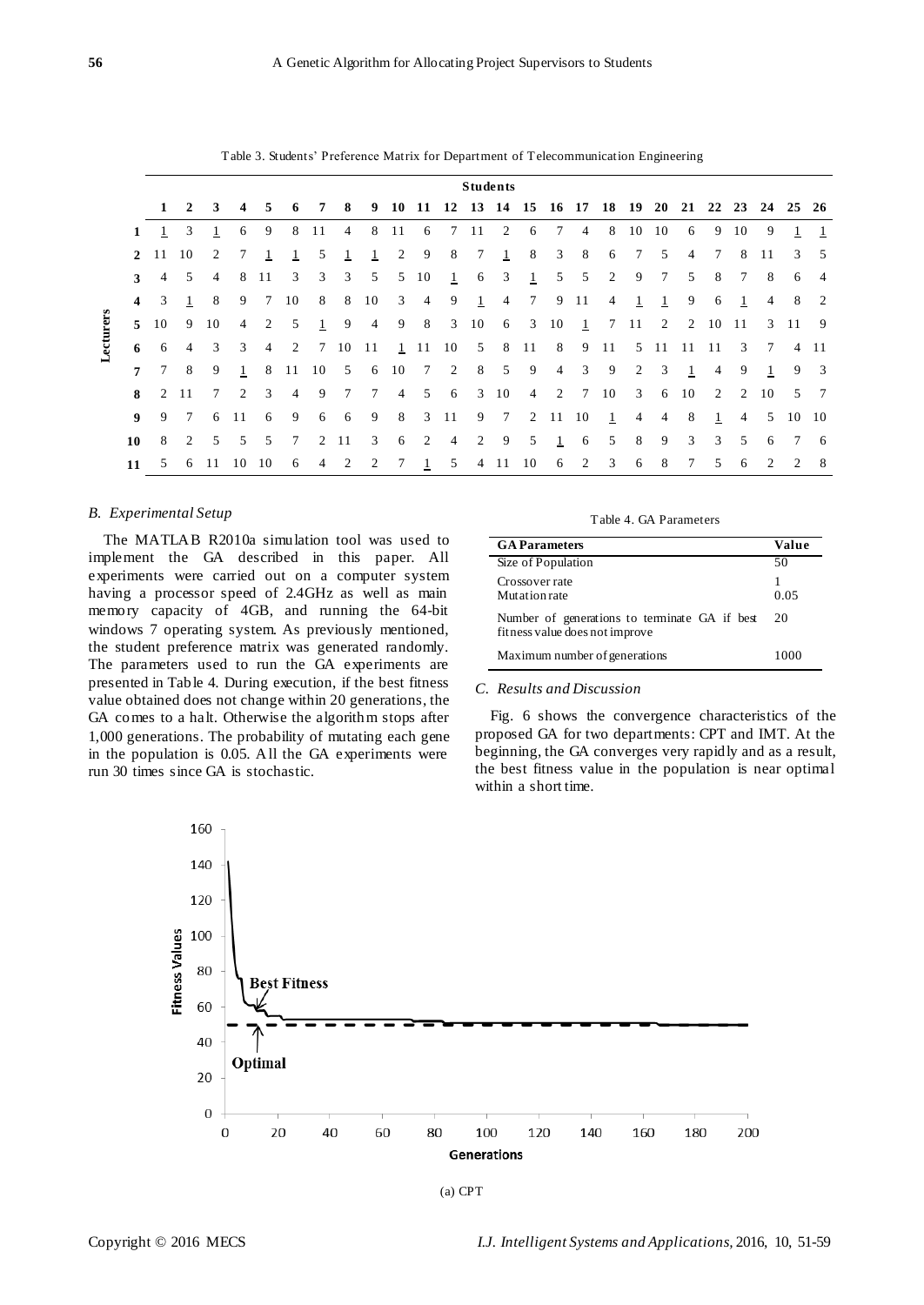

(b) IMT

Fig.6. Convergence Characteristic of GA

The mean, minimum, and maximum fitness values as well as mean computation time for GA are shown alongside the optimal values in Table 5. For example, the results for computer science (CPT) department show a mean fitness value of 52.13, a minimum fitness value of 51.00, and a maximum fitness value of 54.00, as well as average run time of 0.86 seconds. The optimal fitness value for the same department is 50.00, obtained after 0.48 seconds. In all cases, the time taken by the GA was higher than that required to obtain the optimal solution using integer programming. The GA found an optimal solution in many cases, and near optimal solutions in other cases. The advantage of GA is its ability to produce different (near) optimal results after different runs; these multiple results can be studied and compared before selecting a final allocation of supervisors to students.

Table 6 shows the optimal assignment of supervisors to students of TEL, as well as ten different allocations obtained from different runs of GA. Recall that the lecturer workload and student-preference matrices are presented in Table 2 and Table 3, respectively. All students who were not assigned their most preferred supervisors are underlined. It is interesting to note that since no student chose the eighth lecturer as his/her firstchoice supervisor (see Table 3), all entries in the eighth column of Table 6 are underlined. The last column of Table 6 shows that GA produces varieties of supervisor allocations which are either optimal or near-optimal.

that utilize well known crossover and selection operators. Three selection operators namely: roulette wheel selection, rank-based selection and binary tournament selection were chosen. The three crossover operators selected were one-point crossover, two-point crossover and partially mapped crossover. A repair function was used to fix invalid offspring after one-point and two-point crossovers, because offspring sometimes had duplicate genes signifying that students had multiple supervisors. On the other hand, the partially mapped crossover did not require a repair function because it always resulted in valid chromosomes.

As shown in Table 7, average fitness values were obtained for nine GAs, each of which utilized a different combination of crossover and selection operations. Roulette wheel selection consistently performed worse than the other two selection operators, while rank-based selection performed slightly better than binary tournament selection most of the time. One-point and two-point crossover operations compared favorably with each other, but were both outperformed by partially mapped crossover. In all cases, our GA produced better fitness values than any of the nine GAs. This can be attributed to our algorithm's selection and cross over operators. In particular, our crossover operator tries to combine as many good characteristics (genes) of the parents as possible, usually resulting in fitter offspring.

Table 7 shows a comparison of our GA and other GAs

| Table 5. Results for GA and Integer Programming Approach |  |  |  |  |
|----------------------------------------------------------|--|--|--|--|
|----------------------------------------------------------|--|--|--|--|

|            |                  | Time (seconds)                    |                           |                                  |      |                     |
|------------|------------------|-----------------------------------|---------------------------|----------------------------------|------|---------------------|
| Dept       | Optimal<br>Value | <b>Mean Fitness</b><br>Value (GA) | Min Fitness<br>Value (GA) | <b>Max Fitness</b><br>Value (GA) | GA   | <b>O</b> ptim<br>al |
| <b>CPT</b> | 50               | 52.13                             | 51.00                     | 54.00                            | 0.86 | 0.48                |
| CPE        | 33               | 34.07                             | 33.00                     | 36.00                            | 0.51 | 0.42                |
| IMT        | 45               | 45.63                             | 45.00                     | 47.00                            | 0.49 | 0.40                |
| <b>CSS</b> | 38               | 39.03                             | 38.00                     | 42.00                            | 0.62 | 0.35                |
| TEL        | 37               | 38.93                             | 37.00                     | 41.00                            | 0.51 | 0.43                |

Copyright © 2016 MECS *I.J. Intelligent Systems and Applications,* 2016, 10, 51-59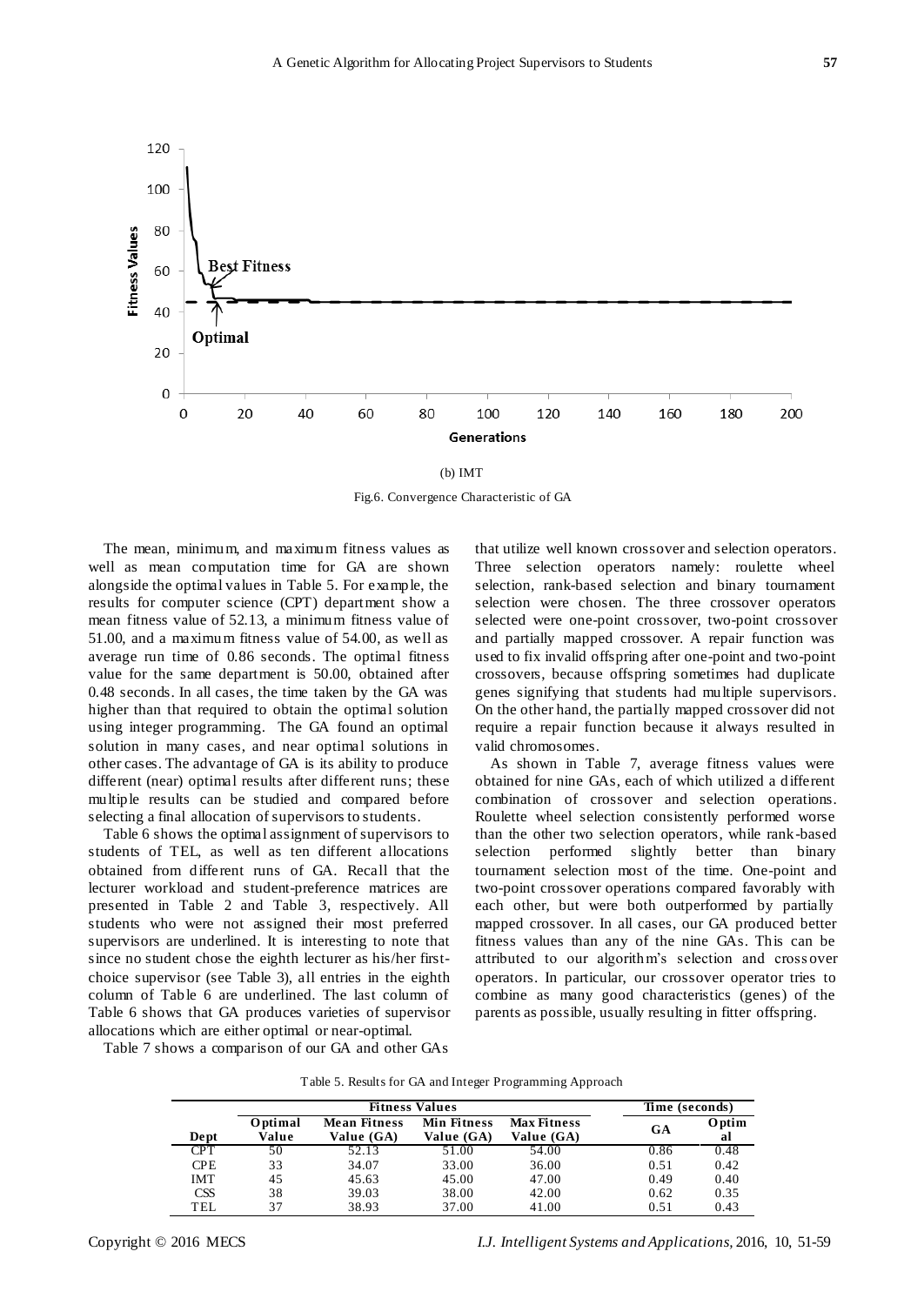|                         |              | Lecturers |        |                     |        |       |        |           |                                  |           |           |                         |
|-------------------------|--------------|-----------|--------|---------------------|--------|-------|--------|-----------|----------------------------------|-----------|-----------|-------------------------|
|                         | 1            | 2         | 3      | 4                   | 5      | 6     | 7      | 8         | 9                                | 10        | 11        | <b>Fitness</b><br>Value |
| Integer<br>Programming  | 3,26         | 5, 14     | 12, 15 | 19.20               | 7,17   | 6, 10 | 21,24  | 1, 4, 23  | 11, 18, 22                       | 2, 13, 16 | 8, 9, 25  | 37                      |
| GA1 <sup>st</sup> Run   | 25, 26       | 6.9       |        | 12, 14 13, 20 5, 17 |        | 3, 10 | 4, 21  | 1, 19, 23 | 15, 18, 22                       | 2, 7, 16  | 8, 11, 24 | 40                      |
| GA 2 <sup>nd</sup> Run  | 3.25         | 5, 14     | 12, 15 | 19, 26              | 7,17   | 6, 10 | 4, 21  | 1, 13, 23 | 18, 20, 22                       | 2, 11, 16 | 8, 9, 24  | 40                      |
| GA 3 <sup>rd</sup> Run  | 3.26         | 8.14      | 12, 15 | 13,20               | 17, 21 | 6, 10 | 4, 24  | 1, 5, 23  | 18, 19, 22, 2, 7, 16             |           | 9, 11, 25 | 39                      |
| GA 4 <sup>th</sup> Run  | 3.26         | 9,14      | 12, 15 | 13, 20              | 7, 17  | 6, 10 | 4, 21  | 1, 5, 23  | 18, 19, 22, 2, 11, 16, 8, 24, 25 |           |           | 39                      |
| GA 5 <sup>th</sup> Run  | 3.25         | 5.14      | 12, 15 | 19,20               | 7, 17  | 6, 10 | 21,26  | 1, 4, 23  | 11, 18, 22, 2, 13, 16, 8, 9, 24  |           |           | 39                      |
| $GA6^{\text{th}}$ Run   | 25, 26       | 3, 14     | 12, 15 | 13, 19              | 17, 21 | 6, 10 | 4, 24  | 1, 5, 23  | 18, 20, 22, 2, 7, 16             |           | 8, 9, 11  | 40                      |
| GA 7 <sup>th</sup> Run  | 3.26         | 14.9      | 12, 15 | 19,20               | 7, 17  | 6, 10 | 4, 21  | 1, 5, 23  | 11, 18, 22                       | 2, 13, 16 | 8, 24, 25 | 38                      |
| GA 8 <sup>th</sup> Run  | 3.26         | 5, 14     | 8,12   | 19,20               | 7,17   | 6, 10 | 21,24  | 1, 4, 23  | 15, 18, 22                       | 2, 13, 16 | 9, 11, 25 | 37                      |
| GA 9 <sup>th</sup> Run  | 25, 26 3, 14 |           | 12, 15 | 13, 20              | 7, 17  | 6, 10 | 4, 21  | 1, 5, 23  | 18, 19, 22, 2, 11, 16, 8, 9, 24  |           |           | 40                      |
| GA 10 <sup>th</sup> Run | 3.26         | 5.14      | 12, 15 | 2, 19               | 7, 17  | 6, 10 | 21, 24 | 1, 4, 23  | 18, 20, 22, 9, 13, 16, 8, 11, 25 |           |           | 38                      |

Table 6. Allocation of Supervisors to Students of Department of Telecommunication Engineering

|                        |              |                 | One-point crossover |      |       | Two-point crossover |      | Partially mapped crossover |            |      |
|------------------------|--------------|-----------------|---------------------|------|-------|---------------------|------|----------------------------|------------|------|
| Dept                   | This<br>work | RW              | <b>RNK</b>          | BТ   | RW    | <b>RNK</b>          | ΒТ   | RW                         | <b>RNK</b> | BТ   |
| CPT                    | 52.1         | 15.1            | 60.9                | 61.4 | 114.7 | 61.5                | 64.7 | 13.2                       | 58.0       | 59.4 |
| <b>CPE</b>             | 34.0         | 94.7            | 42.2                | 43.7 | 96.7  | 43.2                | 42.5 | 93.3                       | 43.0       | 41.5 |
| IMT                    | 45.6         | 86.3            | 51.3                | 51.6 | 87.7  | 50.2                | 51.1 | 85.9                       | 50.6       | 51.3 |
| <b>CSS</b>             | 39.0         | 85.0            | 44.5                | 45.9 | 82.2  | 44.6                | 45.5 | 83.3                       | 44.4       | 44.4 |
| <b>TEL</b><br>_ __ _ _ | 38.9         | 92.4<br>_ _ ___ | 46.0                | 45.9 | 94.5  | 45.6                | 46.6 | 92.8                       | 45.6       | 45.3 |

 $\overline{RW}$  = Roulette wheel selection,  $\overline{RNK}$  = Rank-based selection,  $\overline{BT}$  = Binary tournament selection

## VI. CONCLUSION

In this paper we presented a genetic algorithm for allocating project supervisors to students based on the students' preferences. Experimental results have shown that to a large extent, our GA successfully assigned the most preferred project supervisors to students subject to the workload constraints of the supervisors.

The developed GA compared very well to an optimal integer programming approach, and it has the advantage of producing multiple solutions which can be discussed in order to select a final allocation of supervisors to students. Furthermore, our GA performed better than GAs which utilized standard crossover and mutation operators. This suggests that GA operators that are specifically tailored towards a particular problem are likely to produce better results than the regular GA operators.

#### **REFERENCES**

- [1] J. Ryder, J. Leach, and R. Driver, "Undergraduate science students' images of science," *Journal of Research in Science Teaching*, vol. 36 no. 2, pp. 201-219, 1999.
- [2] S. Pudaruth, M. Bhugowandeen, and V. Beepur, "A multiobjective approach for the project allocation problem," *International Journal of Computer Applications*, vol. 69 no. 20, pp. 26-30, 2013.
- [3] A. Kwanashie, R. W. Irving, D. F. Manlove, and C. T. Sng, "Profile-based optimal matchings in the student/project allocation problem," in *Combinatorial*

*Algorithms,* Springer International Publishing, 2014, pp. 213-225.

- [4] D. J. Abraham, R. W. Irving, and D. F. Manlove, "The student-project allocation problem," in *Algorithms and Computation,* Springer Berlin Heidelberg, 2003, pp. 474- 484.
- [5] D. J. Abraham, R. W. Irving, and D. F. Manlove, "Two algorithms for the student-project allocation problem," *Journal of Discrete Algorithms*, vol. 5 no. 1, pp. 73-90, 2007.
- [6] D. F. Manlove, and G. O'Malley, "Student-project allocation with preferences over projects," *Journal of Discrete Algorithms*, vol. 6 no. 4, pp. 553-560, 2008.
- [7] K. Iwama, S. Miyazaki, and H. Yanagisawa, "Improved approximation bounds for the student-project allocation problem with preferences over projects," *Journal of Discrete Algorithms*, vol. 13 pp. 59-66, 2012.
- [8] P. R. Harper, V. de Senna, I. T. Vieira, and A. K. Shahani, "A genetic algorithm for the project assignment problem," *Computers & Operations Research*, vol. 32 no. 5, pp. 1255-1265, 2005.
- [9] M. M. El-Sherbiny, and Y. M. Ibrahim, "An artificial immune algorithm with alternative mutation methods: applied to the student project assignment problem," in International Conference on Innovation and Information Management (ICIIM2012), Chengdu, China, January, 2012.
- [10] L. Pan, S. C. Chu, G. Han, and J. Z. Huang, "Multicriteria student project allocation: a case study of goal programming formulation with DSS implementation," in The Eighth International Symposium on Operations Research and Its Applications (ISORA'09), Zhangjiajie, China, September , 2009 pp. 75-82.